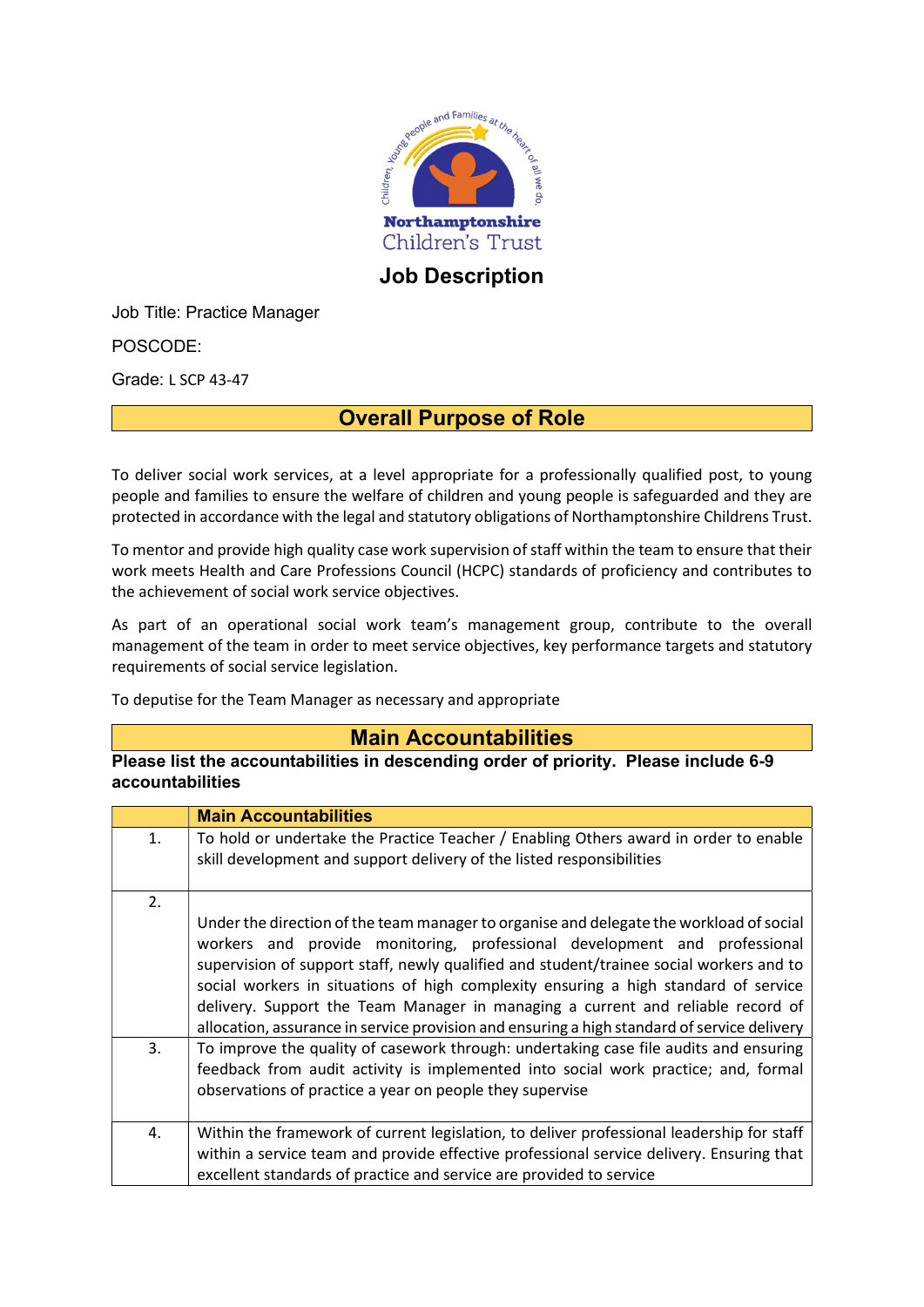|     | users and their families/ carers                                                                                                                                                                                                                                                                                                                                                                        |
|-----|---------------------------------------------------------------------------------------------------------------------------------------------------------------------------------------------------------------------------------------------------------------------------------------------------------------------------------------------------------------------------------------------------------|
| 5.  | To assist the Team Manager in the induction and supervision of team members. To<br>ensure that equal opportunities and health and safety policies are fully integrated into<br>the daily working of the team                                                                                                                                                                                            |
| 6.  | Working within a multi-disciplinary context, to develop effective working partnerships<br>with other agencies and services involved to ensure that positive<br>outcomes are achieved in all key areas of service user's lives                                                                                                                                                                           |
| 7.  | Contribute as required to training, work on professional's standards, review and inspect<br>cases and services and contribute to planning or project work for the<br>development of the service, when necessary providing direct support to individual<br>service users. To assist the Team Manager in the management of complaints,<br>representations and appeals in line with service area protocols |
| 8.  | To provide the Team Manager with accurate information and assist the Team<br>Manager with establishing, maintaining and utilising information systems to ensure best<br>practice as part of a robust quality assurance system and to inform<br>performance and budget management of the team and organisation                                                                                           |
| 9.  | Demonstrate awareness/understanding of equal opportunities and other people's<br>behavioural, physical, social and welfare needs                                                                                                                                                                                                                                                                        |
| 10. | Ensure that reasonable care is taken at all times for the health, safety and welfare of<br>yourself and other persons, and to comply with the policies and procedures relating to<br>health and safety within the department                                                                                                                                                                            |
| 11. | Carry out any other duties which fall within the broad spirit, scope and purpose of this<br>job description and which are commensurate with the grade of the post                                                                                                                                                                                                                                       |

#### Safeguarding commitment

We are committed to safeguarding and promoting the welfare of children and young people/vulnerable adults. We require you to understand and demonstrate this commitment.

This job description reflects the major tasks to be carried out by the post holder and identifies a level of responsibility at which they will be required to work. In the interests of effective working, the major tasks may be reviewed from time to time to reflect changing needs and circumstances. Such reviews and any consequential changes will be carried out in consultation with the post holder.

### Person Specification

## Qualifications, Knowledge, Skills and Experience

Minimum level of qualifications needed for this post

| <b>Qualifications Required</b>      | <b>Subject</b>                     | <b>Essential/Desirable</b> |
|-------------------------------------|------------------------------------|----------------------------|
| <b>Education and qualifications</b> | Degree in Social Work/ Certified   | <b>Practice Teacher</b>    |
|                                     | Qualification in                   | Award/Enabling             |
|                                     | Social Work (CQSW)/ Certificate in | Others.                    |
|                                     | Social Service                     |                            |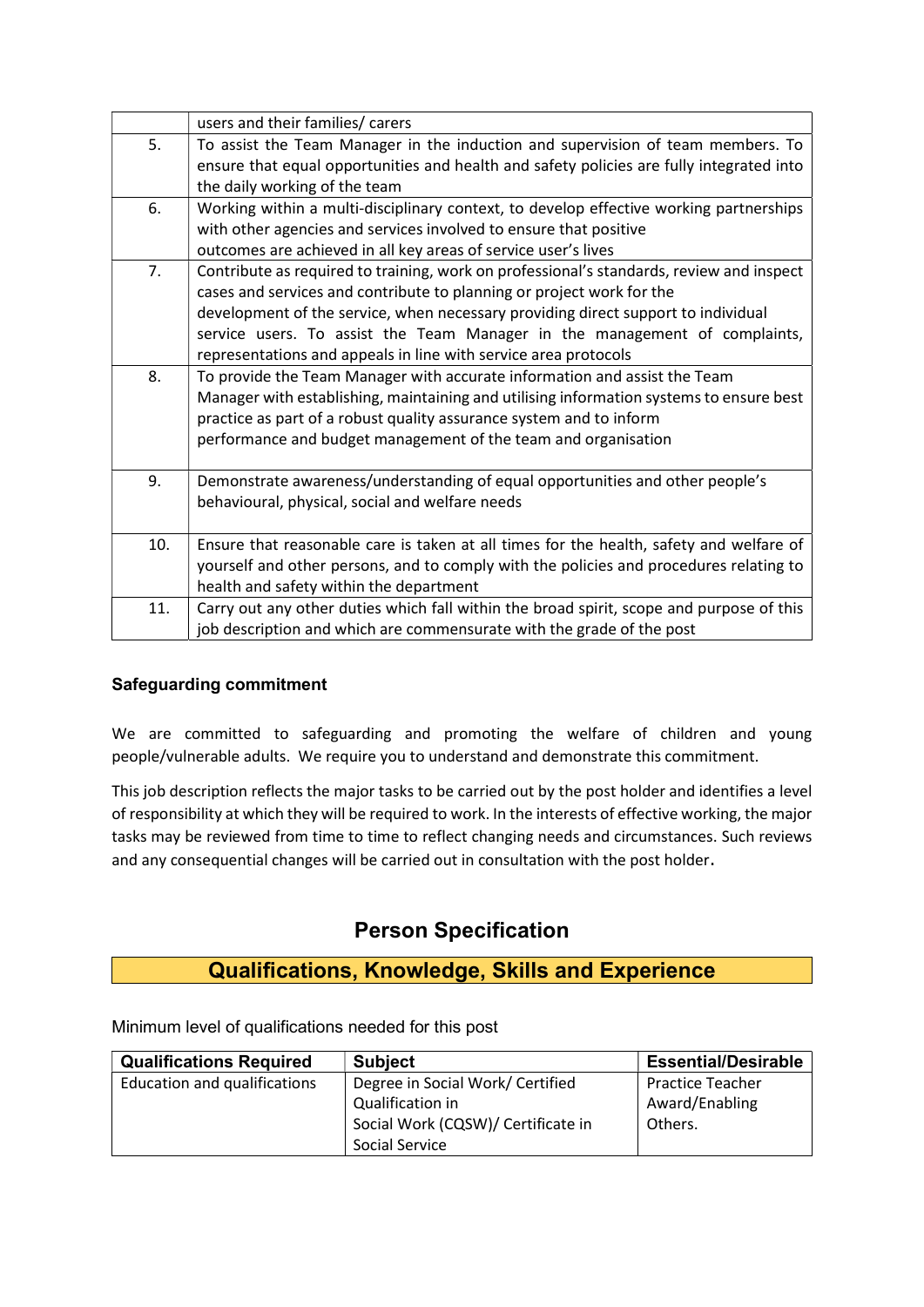| (CSS)/ Diploma in Social Work (SW-SP)/<br>Home Office letter of recognition.                                                                                                    |                              |
|---------------------------------------------------------------------------------------------------------------------------------------------------------------------------------|------------------------------|
| Social Work England (Previously known<br>as HCPC) registration.                                                                                                                 | Certificate in<br>Mentoring. |
| Hold or willing to undertake Post<br>Qualifying award in social work or<br>Children, Young people, Families and<br>Carers (specialist post qualifying award<br>in social work). |                              |
| In Mental Health services - Approved<br>Social Worker status (post-qualification<br>training).                                                                                  |                              |
| Evidence of Post Qualification learning<br>and development.                                                                                                                     |                              |
| This post requires satisfactory clearance<br>of an enhanced Disclosure & Barring<br>Service disclosure.                                                                         |                              |

Minimum levels of knowledge, skills and experience required for this post

| <b>Identify</b>                     | <b>Details</b>                                                                                               | <b>Essential/Desirable</b>                                                                                                                     |
|-------------------------------------|--------------------------------------------------------------------------------------------------------------|------------------------------------------------------------------------------------------------------------------------------------------------|
| <b>Experience and</b><br>Knowledge: | Minimum of 2 years post-qualification<br>experience in an appropriate discipline/<br>service.                | Minimum of 3 years<br>post-qualification<br>experience in an<br>appropriate<br>discipline/ service.                                            |
|                                     | Experience of staff mentoring<br>demonstrated through previous<br>student or NQSW mentoring and<br>coaching. | <b>Experience of staff</b><br>supervision<br>demonstrated<br>through previous<br>student or NQSW<br>supervision,<br>mentoring and<br>coaching. |
|                                     | Working experience of assessing needs<br>for the provision of care.                                          |                                                                                                                                                |
|                                     | Minimum of 2 years post-qualification<br>experience in an appropriate discipline/<br>service.                | Minimum of 3 years<br>post-qualification<br>experience in an<br>appropriate<br>discipline/ service.                                            |
|                                     | Experience of conflict resolution in<br>casework delivery.                                                   |                                                                                                                                                |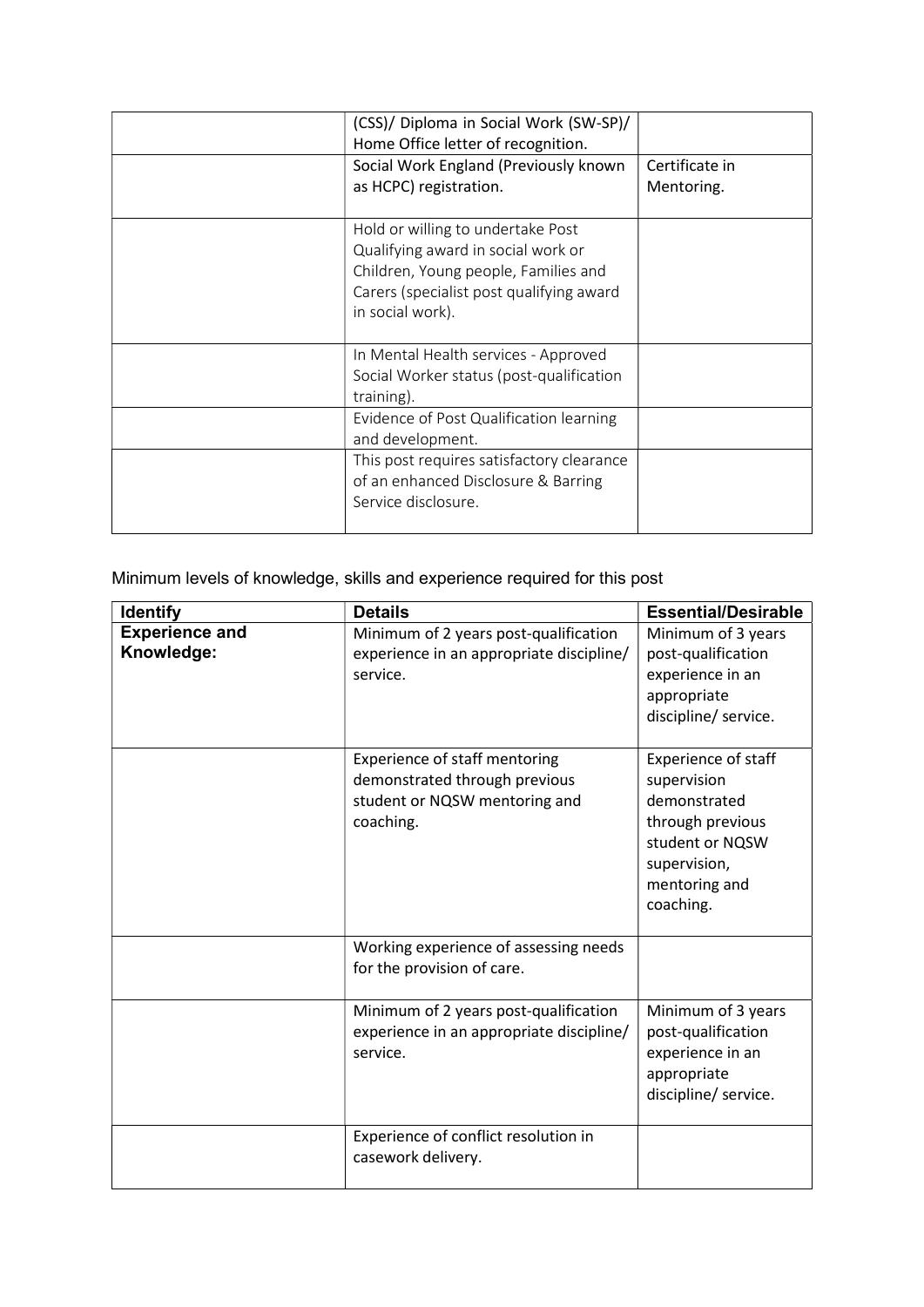|                | Experience in managing positive<br>working relationships.                                                                                                                              |                    |
|----------------|----------------------------------------------------------------------------------------------------------------------------------------------------------------------------------------|--------------------|
|                | Experience of working within:<br>• Assessment processes and child<br>protection;<br>• Care Planning; and<br>• Court Area                                                               |                    |
| <b>Skills:</b> | Excellent<br>written<br>verbal<br>and<br>communication skills including ability to<br>use word and excel to produce reports,<br>carry out correspondence and keep<br>accurate records. | Experience of ICS. |
|                | Knowledge and understanding of using<br>appropriate<br>assessment tools<br>and<br>research.                                                                                            |                    |
|                | Excellent organisational ability.                                                                                                                                                      |                    |
|                | The ability to travel effectively to<br>various locations at short notice.                                                                                                             |                    |
|                | Be able to represent the department<br>effectively in the public arena.                                                                                                                |                    |
|                | Ability to negotiate effectively with<br>other agencies.                                                                                                                               |                    |
|                | Ability to organise self.                                                                                                                                                              |                    |
|                | Ability to prioritise work.                                                                                                                                                            |                    |
|                | Confidence to work on own initiative.                                                                                                                                                  |                    |
|                | Able to work under pressure.                                                                                                                                                           |                    |
|                |                                                                                                                                                                                        |                    |
|                | <b>Disclosure Level</b>                                                                                                                                                                |                    |

| What DBS Level is required for this post? |  |  |
|-------------------------------------------|--|--|
| None                                      |  |  |
| Standard                                  |  |  |
| <b>Enhanced Child Only</b>                |  |  |
| Enhanced Child/Adult Bar                  |  |  |